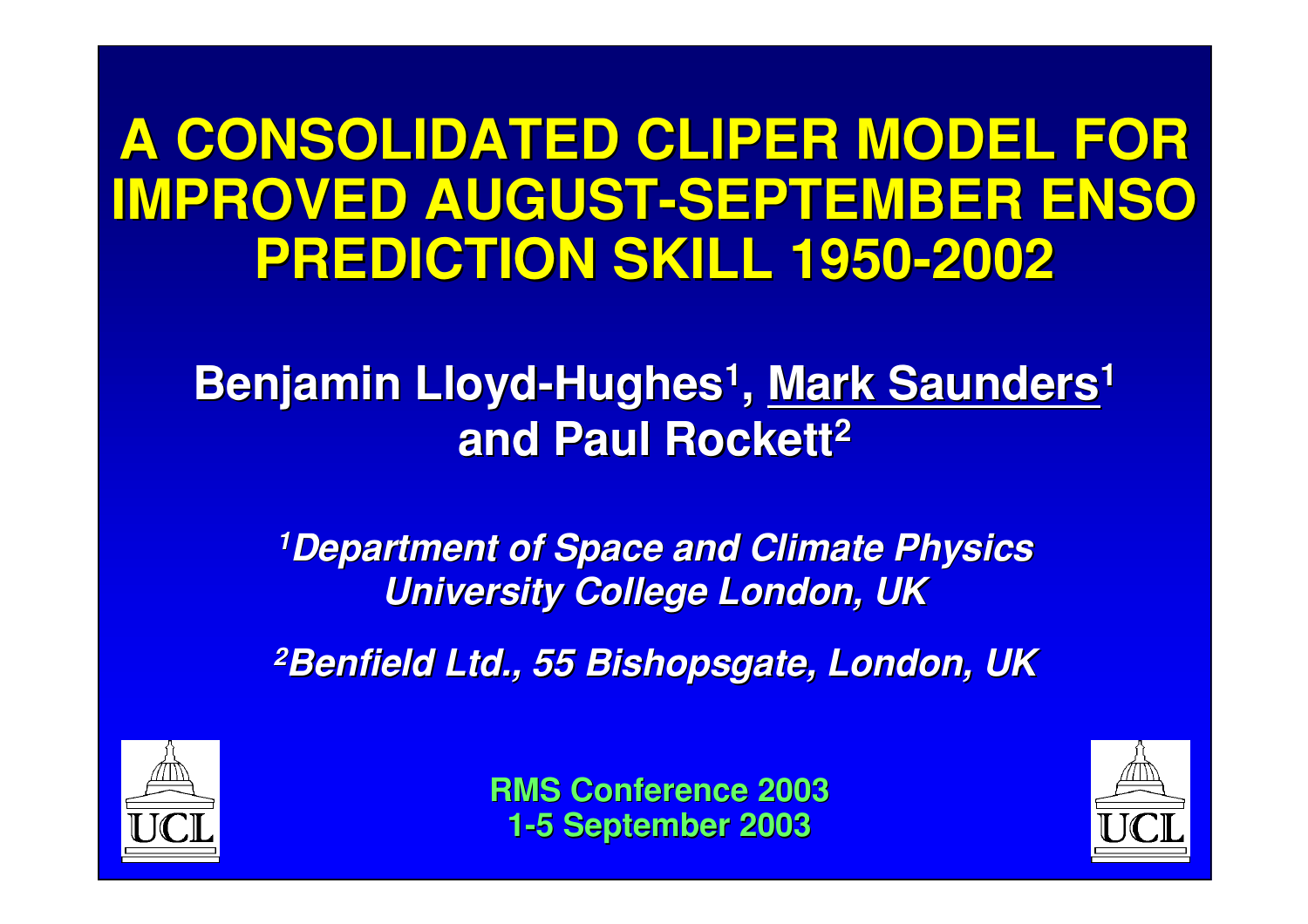

## **August-September ENSO August-September ENSO Relevance Relevance**

- $\bullet$  **A prime challenge for ENSO seasonal forecast A prime challenge for ENSO seasonal forecast models is to predict boreal summer ENSO models is to predict boreal summer ENSO conditions at lead. conditions at lead.**
- $\bullet$ **August-September ENSO has a strong influence on Atlantic hurricane activity, Northwest Pacific typhoon activity and tropical precipitation.**
- $\bullet$ **However, summer ENSO skill is low due to the spring predictability barrier during March-May.**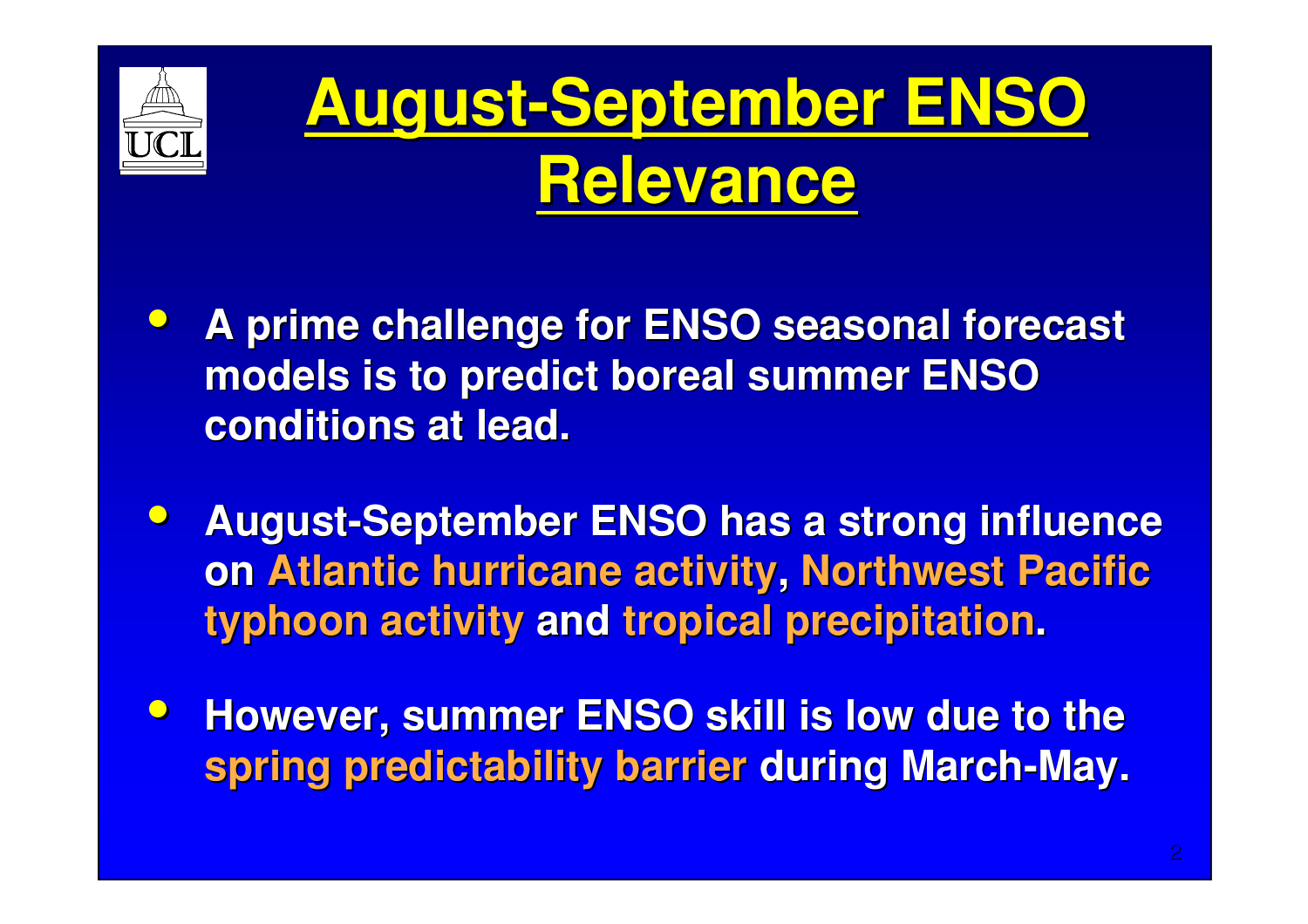

## **What Have We Done What Have We Done**

- **The ENSO-CLIPER statistical prediction model (***Knaff and Landsea Landsea, 1997***) is arguably one of ) is arguably one of the more successful ENSO seasonal forecast the more successful ENSO seasonal forecast models to date. models to date.**
- **We have developed a 'Consolidated' CLIPER model built from the mean of 18 CLIPER models each constructed with a different formulation. each constructed with a different formulation.**
- $\bullet$ **Rigorous hindcasts 1950-2002 show that the 'Consolidated' CLIPER outperforms the standard CLIPER by 10-20% at all leads from 2 to 6 months for all the main ENSO indices. to 6 months for all the main ENSO indices.**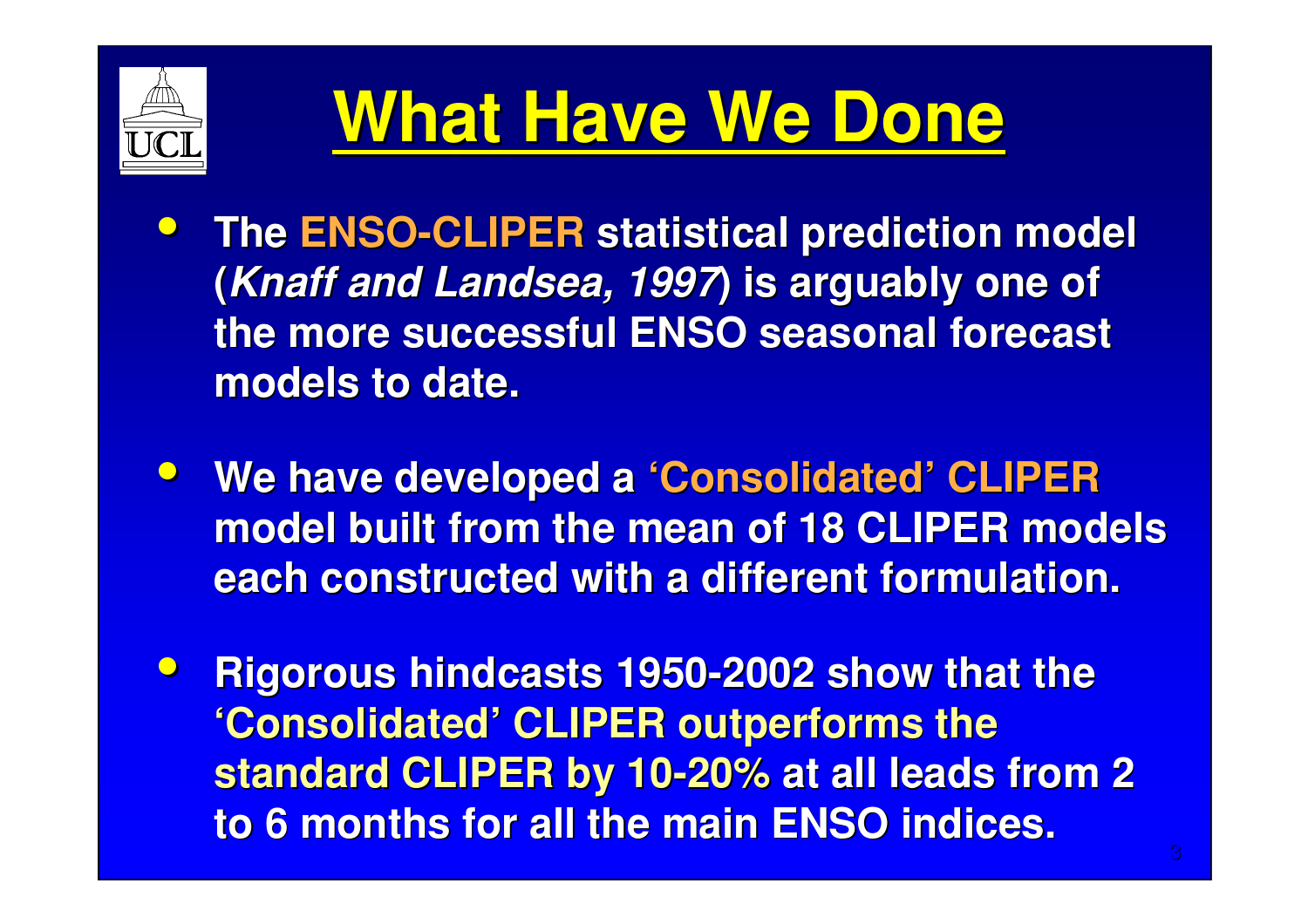



**Niño 3.4 region is linked to Atlantic Hurricane activity 3.4 region is linked to Atlantic Hurricane activity Niño 4 region is linked to Northwest Pacific typhoon activity 4 region is linked to Northwest Pacific typhoon activity**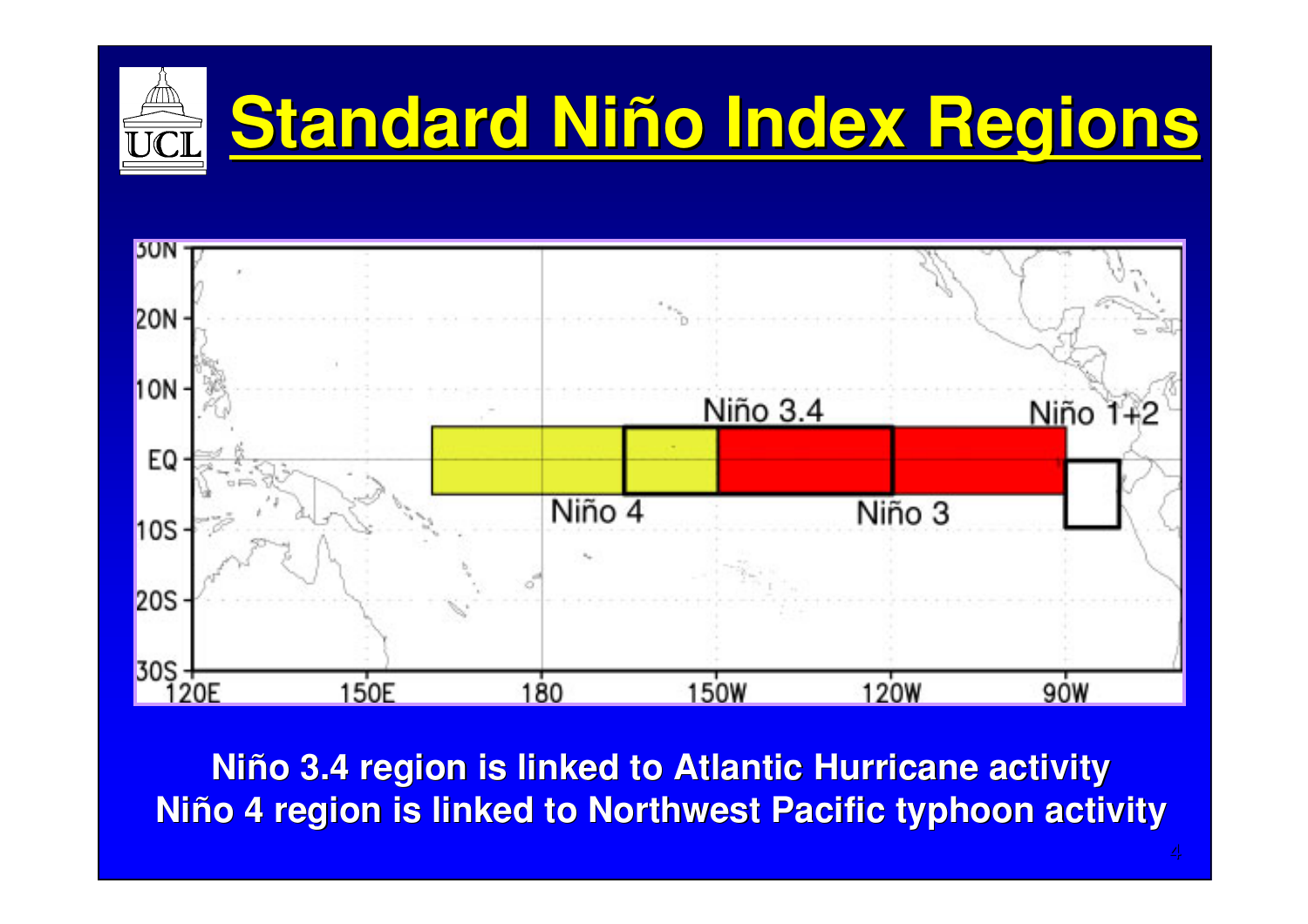

# **Standard ENSO-CLIPER Standard ENSO-CLIPER Predictor Pools Predictor Pools**

| <b>Predictor</b> | <b>Predictand</b>     |                          |                        |                        |  |  |
|------------------|-----------------------|--------------------------|------------------------|------------------------|--|--|
| <b>Number</b>    | <b>Niño 3.4</b>       | Niño 3                   | Niño 4                 | $Ni\tilde{n}$ o 1+2    |  |  |
|                  | Niño 3.4 IC-1         | $Ni\tilde{p}$ 3 IC-1     | $Ni\tilde{p}$ o 4 IC-1 | Niño $1+2$ IC-1        |  |  |
| $\overline{2}$   | Niño 3.4 IC-3         | $Ni\tilde{p}$ 3 IC-3     | $Ni\tilde{p}$ o 4 IC-3 | Niño $1+2$ IC-3        |  |  |
| 3                | Niño 3.4 IC-5         | $Ni\tilde{p}$ 3 IC-5     | $Ni\tilde{p}$ 4 IC-5   | Niño $1+2$ IC-5        |  |  |
| $\overline{4}$   | Niño 3.4 TR-1         | Niño 3 TR-1              | Niño 4 TR-1            | $Ni\tilde{p}$ 1+2 TR-1 |  |  |
| 5                | Niño 3.4 TR-3         | $Ni\tilde{p}$ 3 TR-3     | Niño 4 TR-3            | Niño $1+2$ TR-3        |  |  |
| 6                | Niño 3.4 TR-5         | $Ni\tilde{p}$ 3 TR-5     | $Ni\tilde{p}o$ 4 TR-5  | Niño $1+2$ TR-5        |  |  |
| $\overline{7}$   | Niño $1+2$ IC-3       | $Ni\tilde{p}$ o 1+2 IC-3 | Niño $1+2$ IC-3        | Niño 3 IC-3            |  |  |
| 8                | Niño $1+2$ TR-3       | Niño $1+2$ TR-3          | Niño $1+2$ TR-3        | $Ni\tilde{p}$ 3 TR-3   |  |  |
| 9                | $Ni\tilde{p}$ 3 IC-3  | $Ni\tilde{p}$ 3 IC-3     | $Ni\tilde{p}$ 3 IC-3   | $Ni\tilde{p}$ o 4 IC-3 |  |  |
| 10               | $Ni\tilde{p}$ 3 TR-3  | $Ni\tilde{p}$ 3 TR-3     | Niño 3 TR-3            | $Ni\tilde{p}o$ 4 TR-3  |  |  |
| 11               | $Ni\tilde{p}$ 4 IC-3  | Niño $3.4$ IC-3          | Niño $3.4$ IC-3        | Niño $3.4$ IC-3        |  |  |
| 12               | $Ni\tilde{p}o$ 4 TR-3 | Niño 3.4 TR-3            | Niño 3.4 TR-3          | Niño 3.4 TR-3          |  |  |
| 13               | SOI IC-3              | SOI IC-3                 | SOI IC-3               | SOI IC-3               |  |  |
| 14               | SOI TR-3              | SOI TR-3                 | SOI TR-3               | SOI TR-3               |  |  |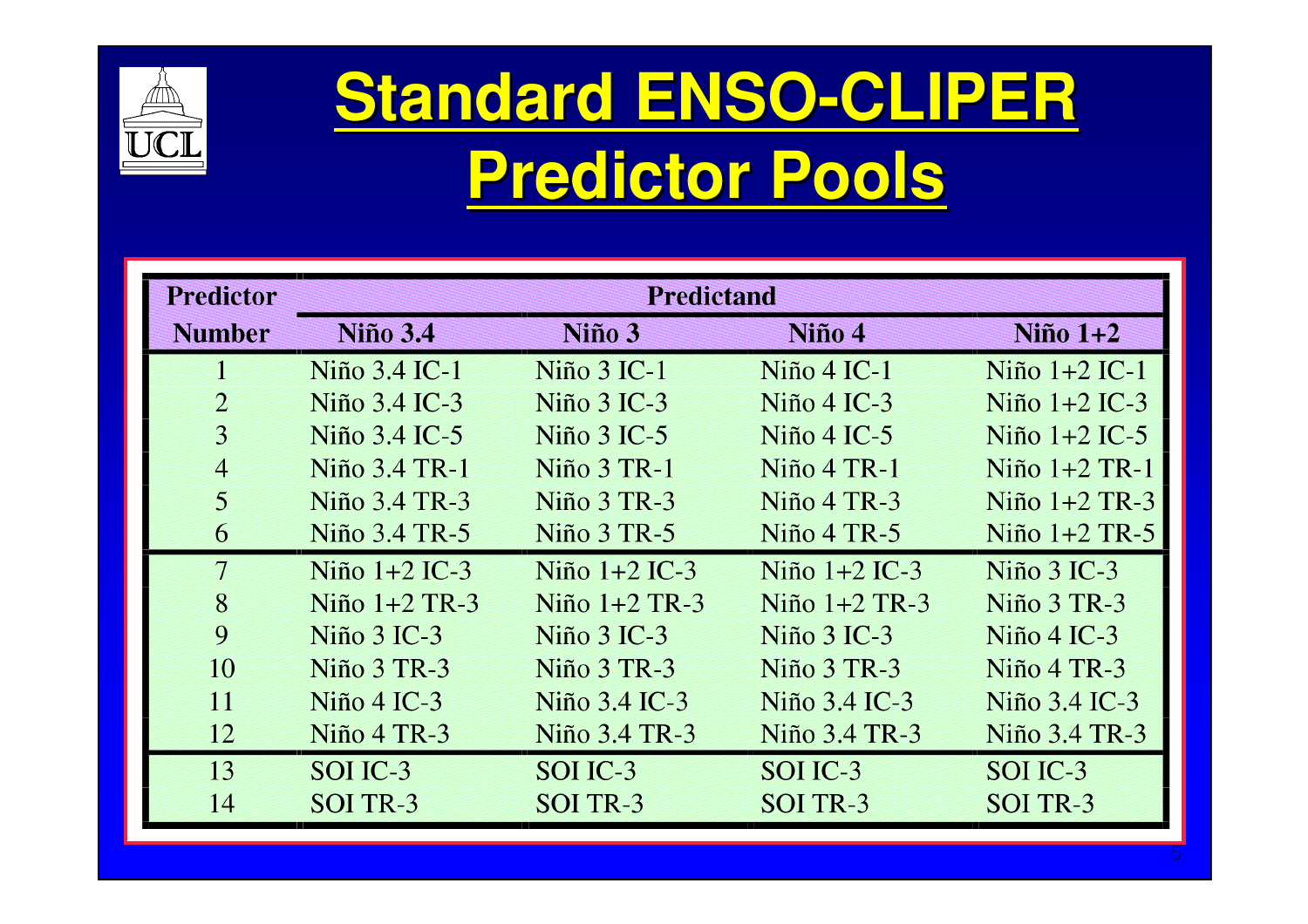

## **Skill Score and Uncertainty Skill Score and Uncertainty**

 $\bullet$ **Employ the mean square skill score (MSSS) defined as the percentage reduction in mean defined as the percentage reduction in mean square error over a climatological forecast:** 

 $MSSS (%) = (1 - MSE_{Error} / MSE_{Clim})$  x 100

*This is the standard skill score recommended by This is the standard skill score recommended by the World Meteorological Organisation (2002) for the the World Meteorological Organisation (2002) for the verification of deterministic seasonal forecasts. verification of deterministic seasonal forecasts.*

 $\bullet$ **Employ the standard bootstrap method with replacement to compute the 95% confidence interval on skill. interval on skill.**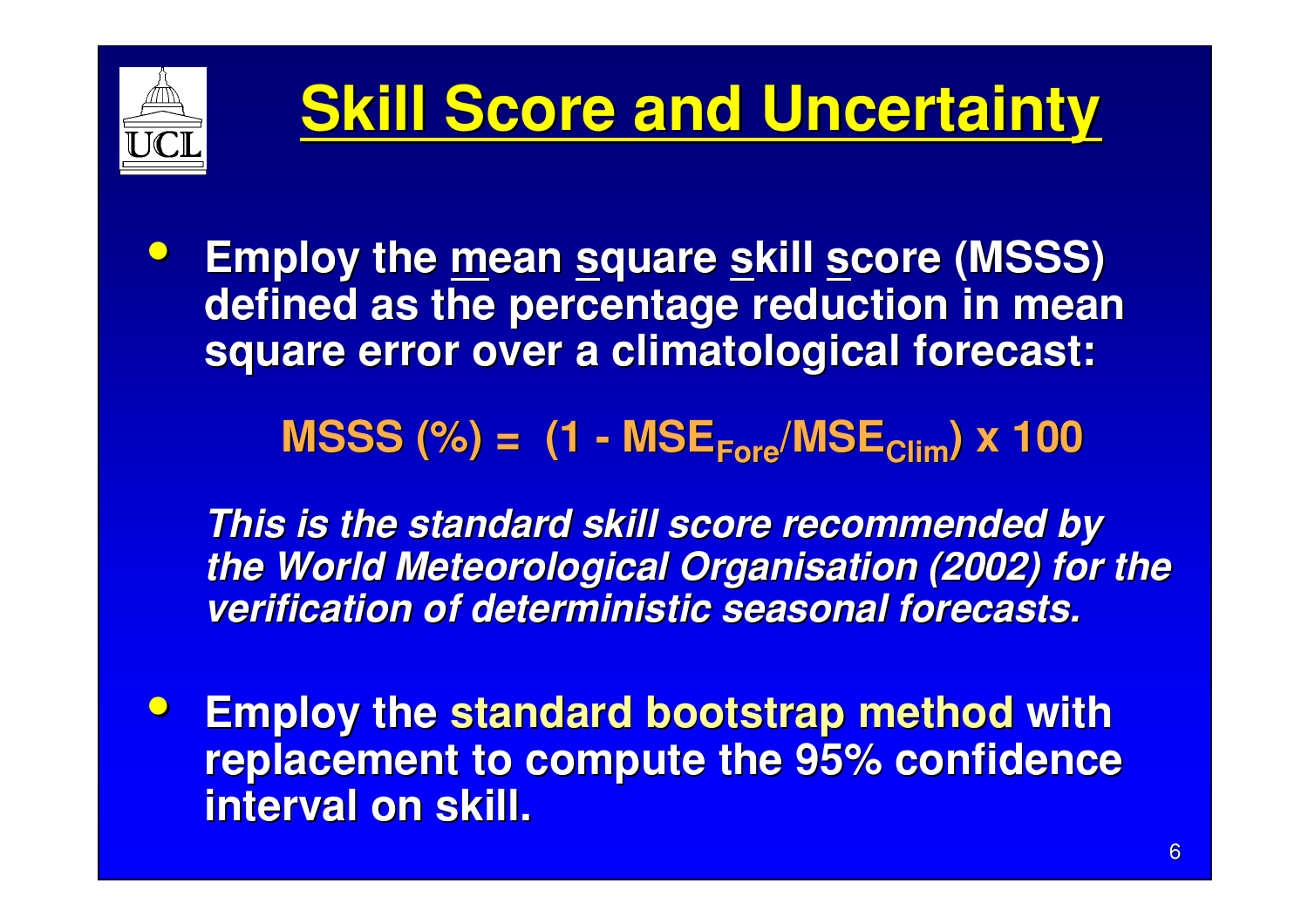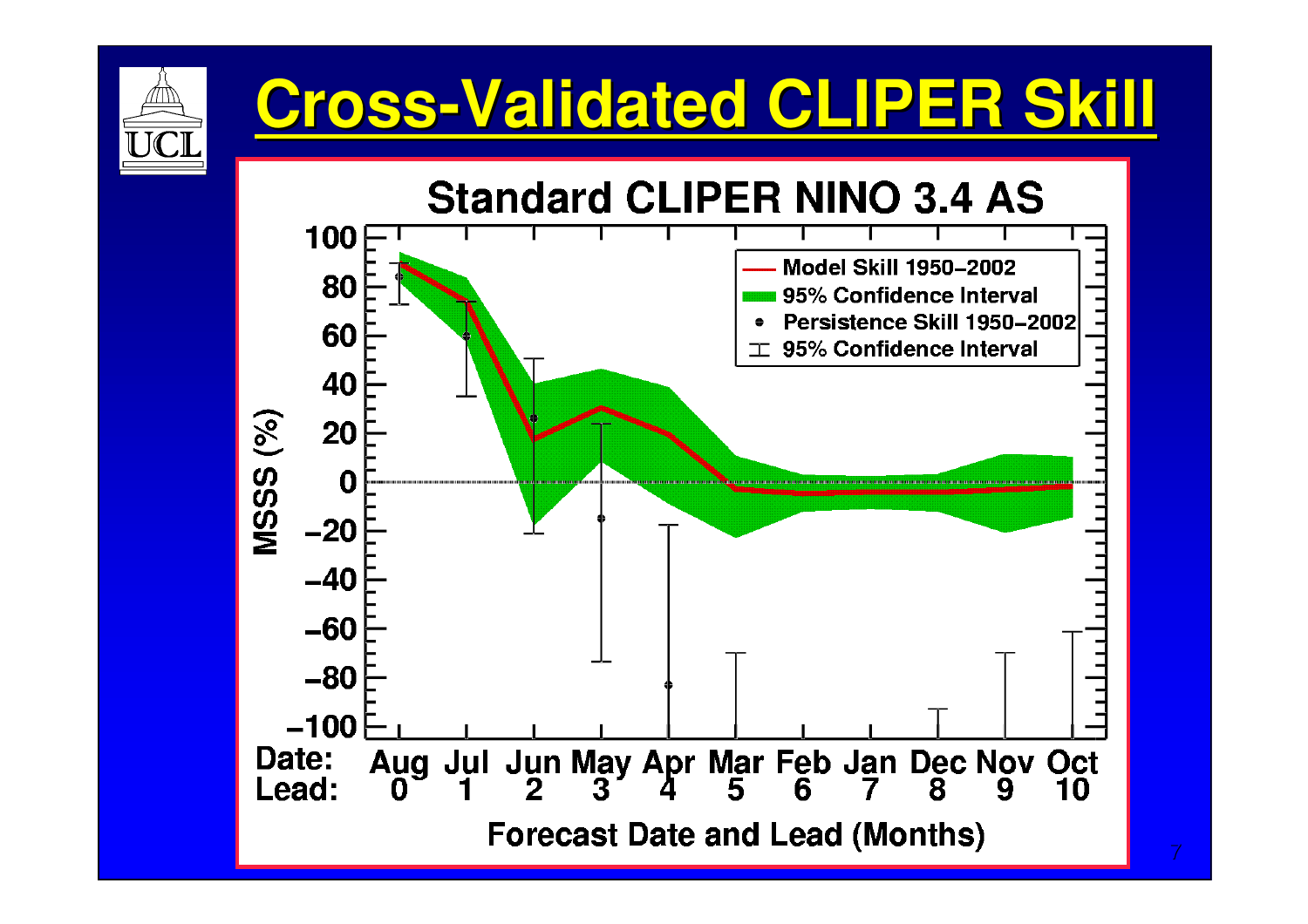#### **Cross-Validated CLIPER Skill Cross-Validated CLIPER Skill**

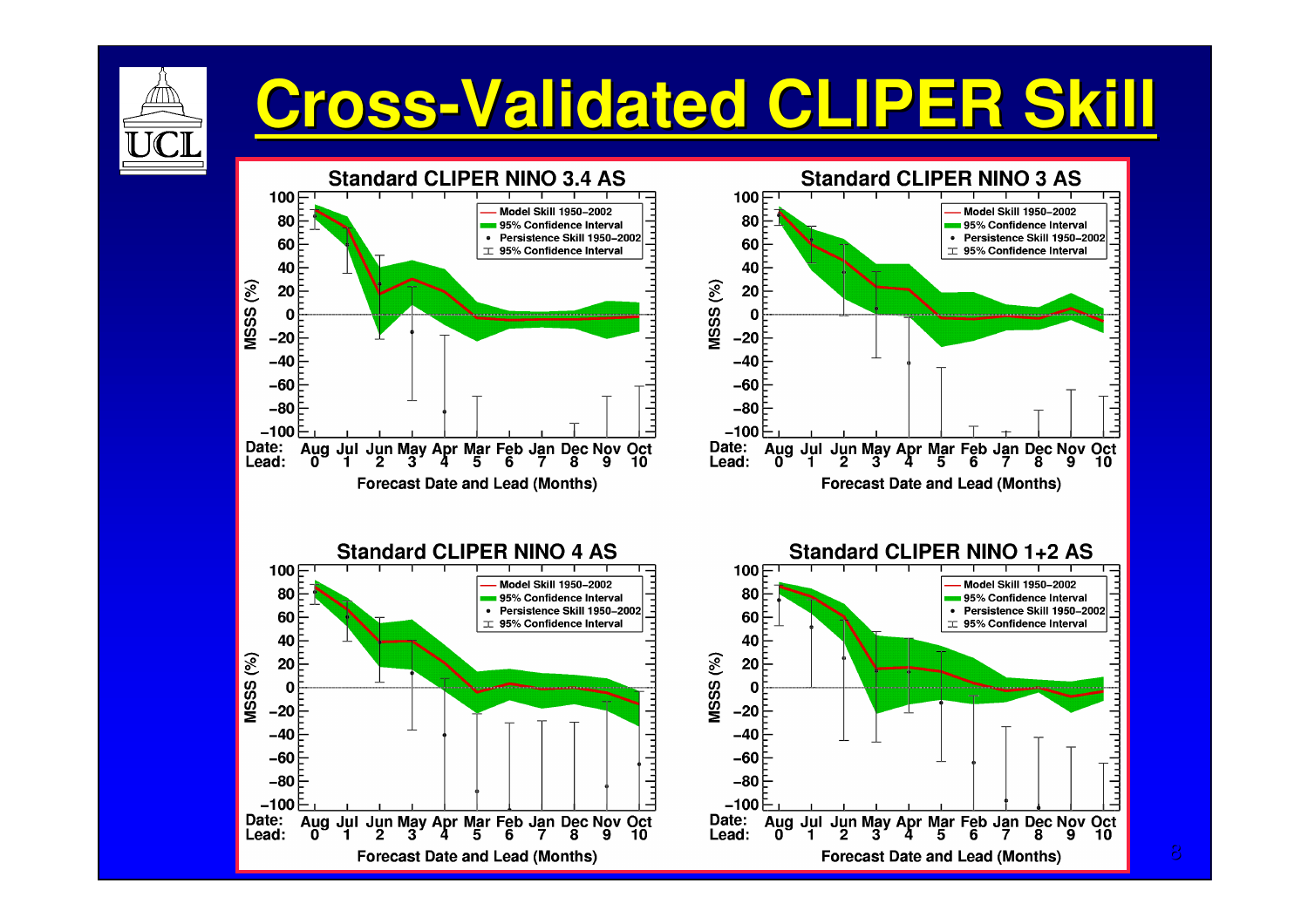

#### **Skill Sensitivity Factor 1 Skill Sensitivity Factor 1**

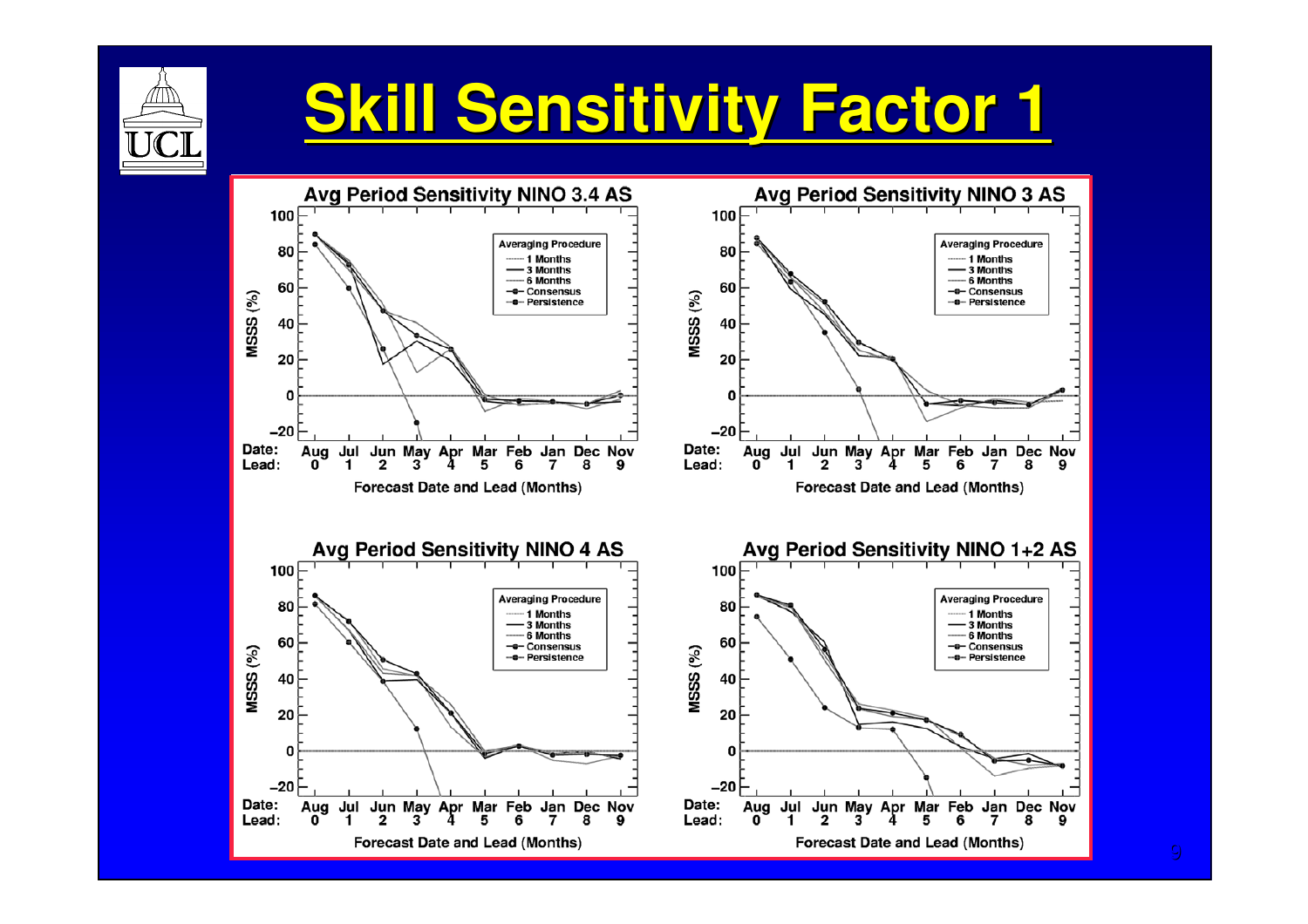

#### **Skill Sensitivity Factor 2**

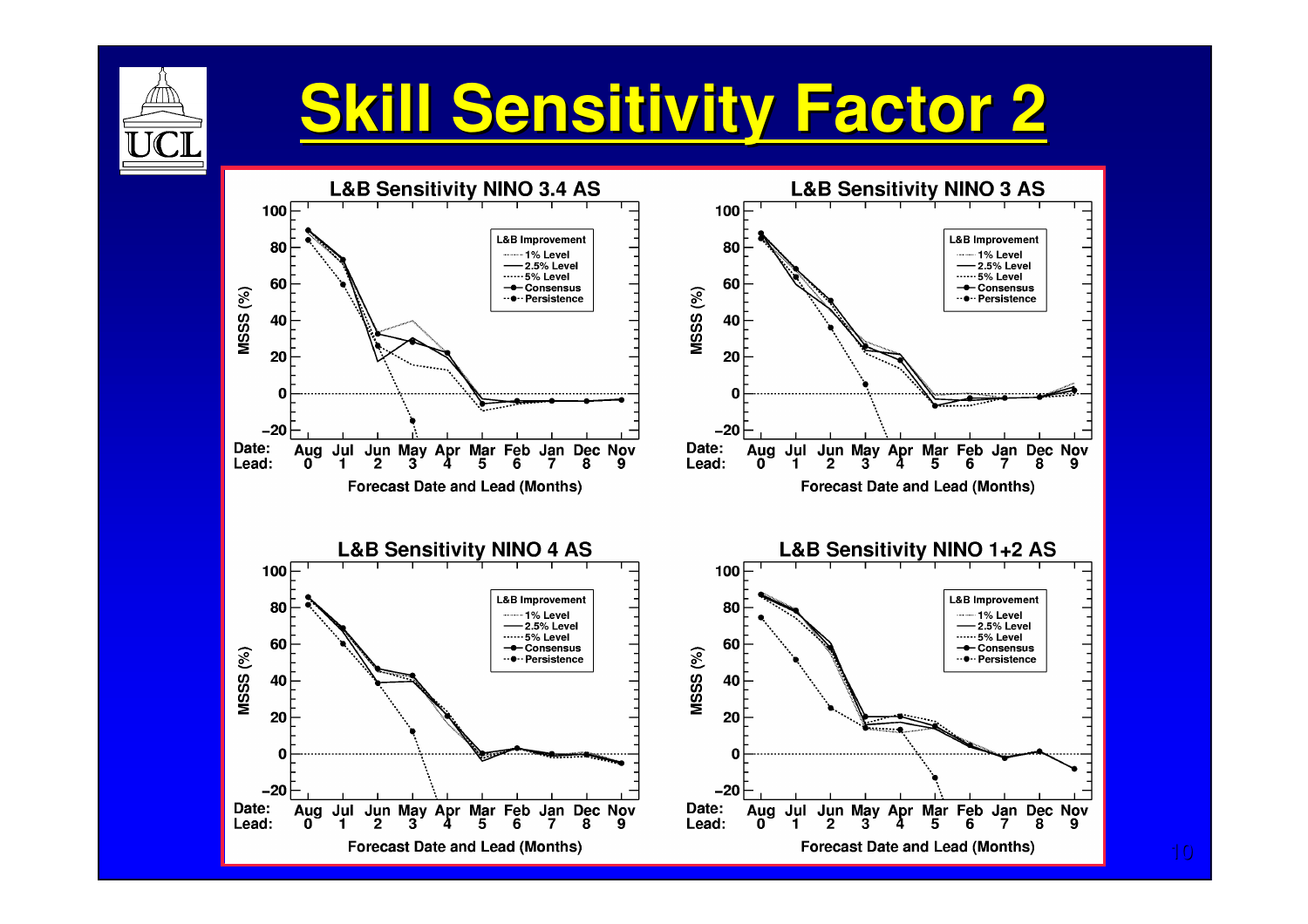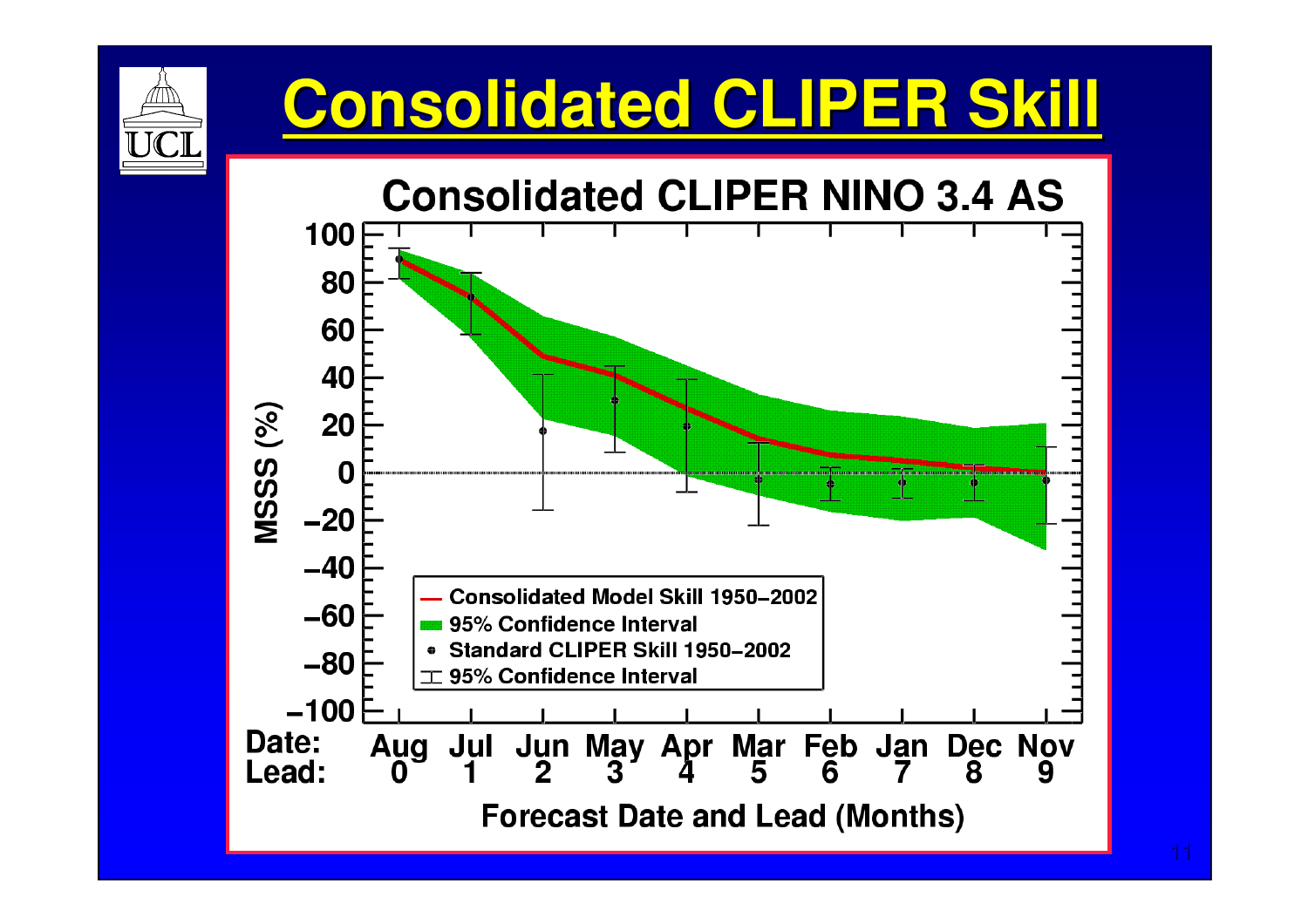

## **Consolidated CLIPER Skill Consolidated CLIPER Skill**

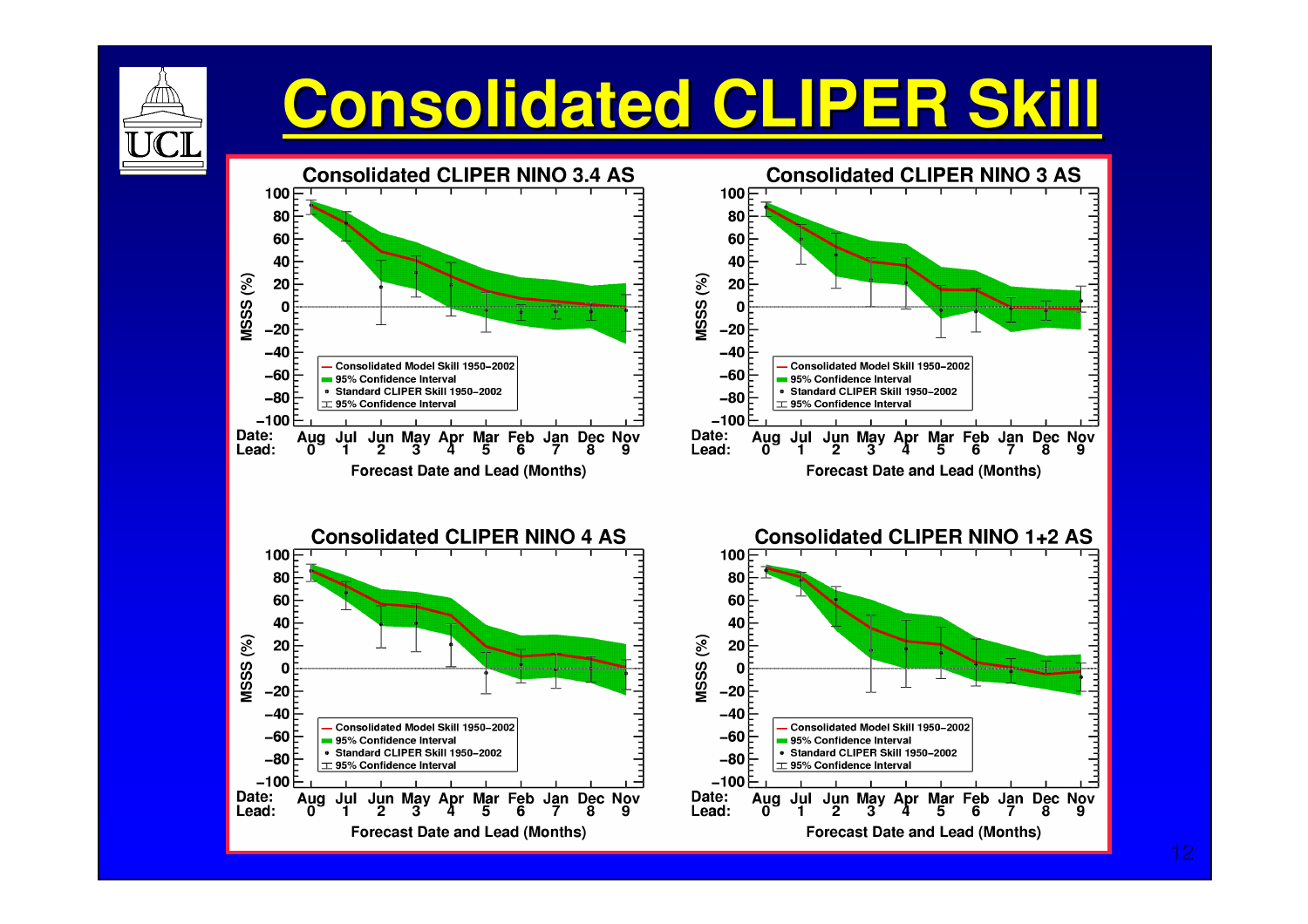# **Improvement of Consolidated Improvement of Consolidated Model over the Standard CLIPER Model over the Standard CLIPER**

| Niño                     | <b>Lead</b> (months)         |                         |             |            |           |                   |                  |  |  |
|--------------------------|------------------------------|-------------------------|-------------|------------|-----------|-------------------|------------------|--|--|
| Index                    | $\bf{0}$                     |                         |             |            | $\Delta$  | $\mathbf{S}$      | Đ                |  |  |
| 3.4                      | $\boldsymbol{0}$<br>$\bf{0}$ | (0)<br>$\boldsymbol{0}$ | 31(19)      | 10(6)      | (4)<br>7  | (8)<br>17         | 12(6)            |  |  |
| $\overline{3}$           | $\boldsymbol{0}$<br>$\bf{0}$ | (9)<br>11.              | 7<br>(5)    | 16(10)     | (9)<br>15 | (9)<br>18         | <b>18</b><br>(9) |  |  |
| $\overline{\mathcal{A}}$ | $\boldsymbol{0}$<br>$\bf{0}$ | (5)<br>6                | 18(12)      | 15(10)     | 26(16)    | 23(12)            | (4)              |  |  |
| $1 + 2$                  | (3)                          | (3)<br>2                | $-5$ $(-4)$ | 19<br>(11) | (4)       | $\left( 4\right)$ |                  |  |  |

**Absolute percentage improvement in Absolute percentage improvement in** *MSSS* **(***RMSSS***) of the ) of the consolidated ENSO-CLIPER model over the standard consolidated ENSO-CLIPER model over the standard ENSO-CLIPER model for predicting August-September Niño 3.4, 3, 4 and 1+2 for the period 1950-2002 as a function 3.4, 3, 4 and 1+2 for the period 1950-2002 as a function of monthly lead. of monthly lead.**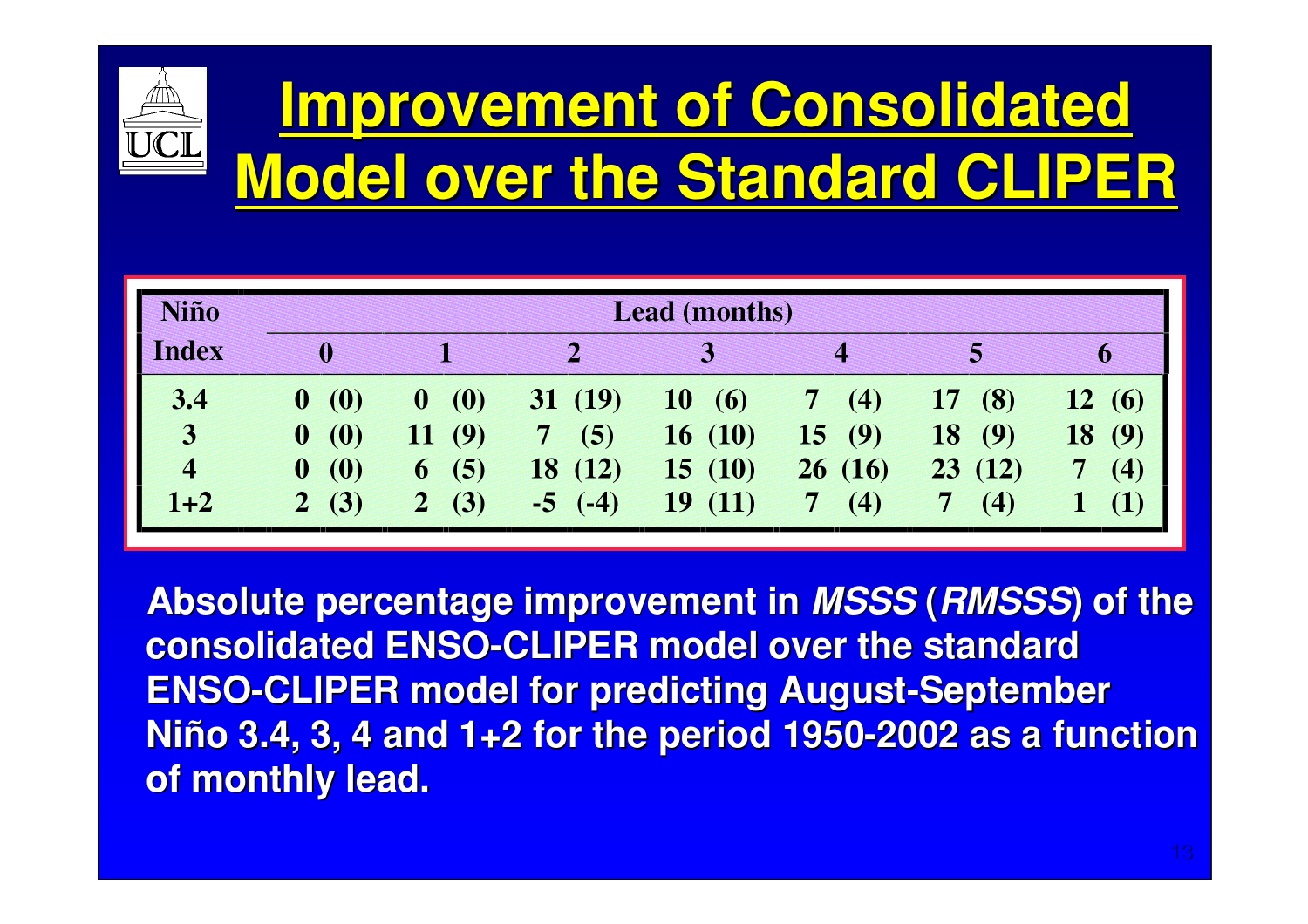

#### **Future Developments Future Developments**

#### **1. Consolidated Model Optimisation.**

**Optimisation of the consolidated model may lead to further skill improvements. The current consolidated further skill improvements. The current consolidated model represents a small subset of possible CLIPER model represents a small subset of possible CLIPER formulations. formulations.**

**2. Extension to Other Seasons and DEMETER Comparison. Extension to Other Seasons and DEMETER Comparison. Ongoing research will extend the consolidated ENSO-CLIPER results to other seasons and will compare CLIPER results to other seasons and will compare hindcast hindcast skill and model versatility to that achieved by skill and model versatility to that achieved by leading dynamical ENSO prediction models.**